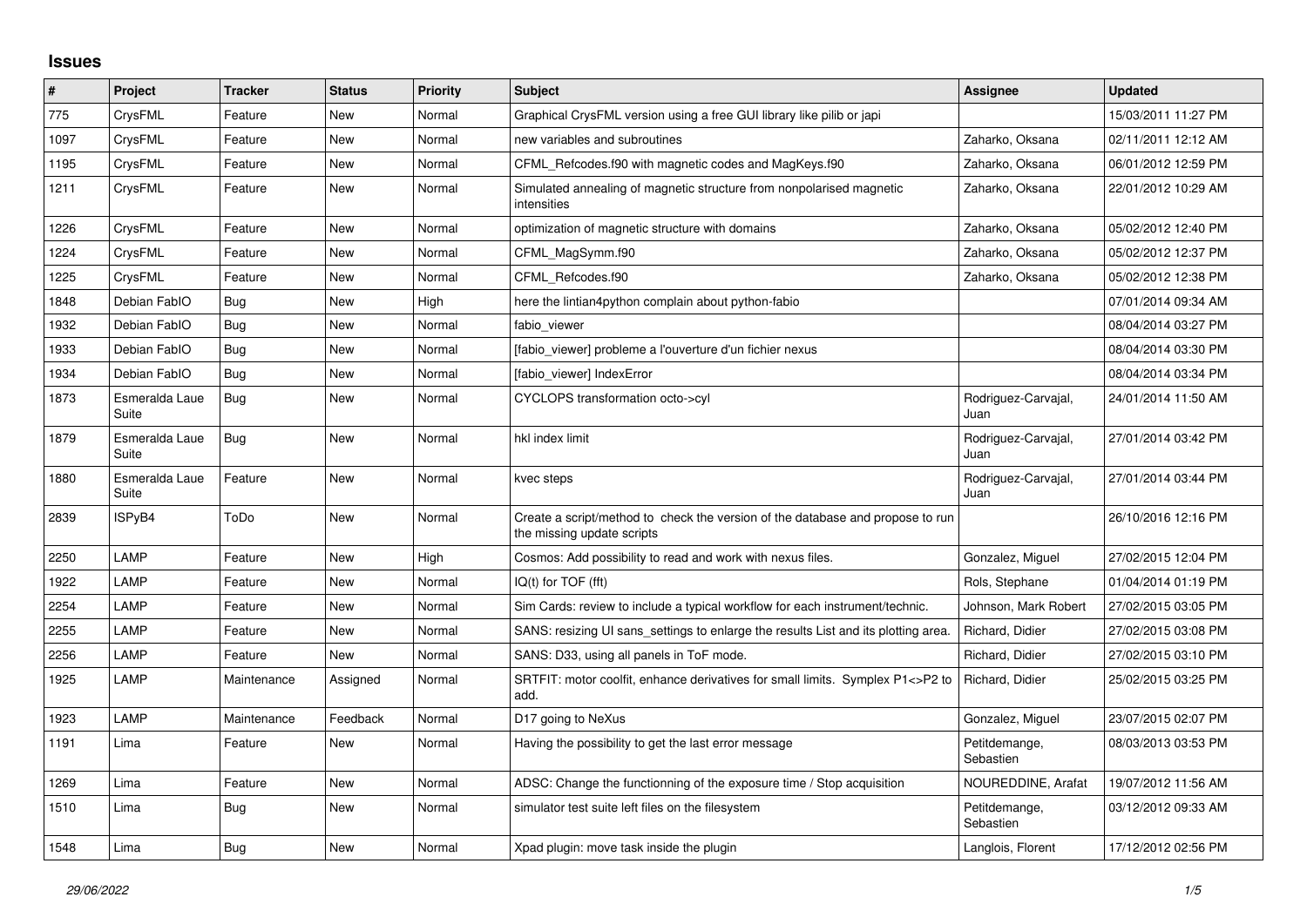| #    | <b>Project</b> | <b>Tracker</b> | <b>Status</b> | <b>Priority</b> | <b>Subject</b>                                                                           | Assignee                   | <b>Updated</b>      |
|------|----------------|----------------|---------------|-----------------|------------------------------------------------------------------------------------------|----------------------------|---------------------|
| 1697 | Lima           | Feature        | New           | Normal          | Add the possibility to get the list of available trigger modes by camera                 | Petitdemange,<br>Sebastien | 18/07/2013 01:51 PM |
| 1732 | Lima           | Action         | New           | Normal          | Maxipix Plugin: Migrate python code to $C_{++}$                                          | Claustre, Laurent          | 17/07/2013 07:03 PM |
| 1760 | Lima           | <b>Bug</b>     | New           | Normal          | typo in install.inc COMPILE_CONFIG_CONTEXT                                               |                            | 29/10/2013 06:32 PM |
| 1761 | Lima           | <b>Bug</b>     | New           | Normal          | problem with tango7 and RGB24                                                            |                            | 29/10/2013 06:39 PM |
| 1762 | Lima           | <b>Bug</b>     | New           | Normal          | import Lima. Andor3 failed if Lima. Core was not imported before                         |                            | 02/11/2013 01:49 PM |
| 1198 | <b>mxCUBE</b>  | Action         | New           | Normal          | Explicit abstract interfaces for Hardware Objects                                        | Oscarsson, Marcus          | 13/01/2012 11:32 AM |
| 1199 | <b>mxCUBE</b>  | Action         | New           | Normal          | Make existing hardware objects and bricks ESRF-independent                               |                            | 13/01/2012 02:48 PM |
| 1200 | <b>mxCUBE</b>  | Support        | <b>New</b>    | Normal          | git pushes should send emails to developer members                                       |                            | 13/01/2012 02:45 PM |
| 1201 | mxCUBE         | Action         | New           | Normal          | Make sure model-view-controller design is properly followed                              |                            | 13/01/2012 02:47 PM |
| 1203 | <b>mxCUBE</b>  | Feature        | New           | Normal          | Keyword change for detector-dependent parameters                                         | Beteva, Antonia            | 13/01/2012 02:51 PM |
| 1353 | <b>mxCUBE</b>  | Action         | New           | Normal          | Convert Tine module code to use the Poller module and gevent async watcher<br>for events |                            | 28/06/2012 01:45 PM |
| 2036 | nMOLDYN        | Bug            | New           | High            | documentation generation                                                                 | Pellegrini, Eric           | 02/07/2014 10:33 AM |
| 2207 | nMOLDYN        | Feature        | New           | Normal          | Limit number of frames to optimize prime factors                                         |                            | 18/12/2014 11:20 AM |
| 1167 | Nomad          | <b>Bug</b>     | New           | Immediate       | D20: Changes in fields (title, number of repetitions) NOT taken into account             | Cecillon, Franck           | 25/11/2011 10:05 AM |
| 1427 | Nomad          | <b>Bug</b>     | New           | Immediate       | D20: RocScan: Detector display does NOT refresh during acquisition                       | Cecillon, Franck           | 31/08/2012 11:30 AM |
| 1360 | Nomad          | Bug            | New           | Immediate       | Missing sample environments: D20 furnace (and D1B furnace and pool-CF<br>119ILHV49)      | Cecillon, Franck           | 09/07/2012 10:13 AM |
| 1444 | Nomad          | Bug            | New           | Immediate       | D20: Watchdog/Alert popups                                                               | Cecillon, Franck           | 26/09/2012 02:47 PM |
| 1447 | Nomad          | Feature        | New           | Immediate       | D20: ramps on setpopint (good), regulation and sample (bad!)                             | Cecillon, Franck           | 26/09/2012 02:55 PM |
| 1448 | Nomad          | Feature        | New           | Immediate       | D20: Refresh of Parameter survey plots                                                   | Cecillon, Franck           | 26/09/2012 02:57 PM |
| 1443 | Nomad          | Bug            | New           | Urgent          | D20: still more options for cryostat temperature setting                                 | Cecillon, Franck           | 26/09/2012 02:46 PM |
| 1101 | Nomad          | Bug            | New           | High            | time estimation ROC counting                                                             | Cecillon, Franck           | 02/11/2011 01:14 PM |
| 1105 | Nomad          | Bug            | New           | High            | Parameter survey viewer not refreshing                                                   | Cecillon, Franck           | 02/11/2011 01:35 PM |
| 1107 | Nomad          | Feature        | <b>New</b>    | High            | Choose wether tolerance applied on Treg or Tsample in launchpad                          | Cecillon, Franck           | 02/11/2011 02:00 PM |
| 1139 | Nomad          | Feature        | New           | High            | D20: Call/SMS local contact/instrument responsible when Nomad Server<br>crashes          | Cecillon, Franck           | 21/11/2011 01:11 PM |
| 1110 | Nomad          | Feature        | New           | High            | D20: copy-paste of text into fields                                                      | Cecillon, Franck           | 02/11/2011 02:22 PM |
| 1138 | Nomad          | Feature        | New           | High            | D20: Call/SMS local contact/instrument responsible when high pressure drops<br>to zero   | Cecillon, Franck           | 21/11/2011 01:09 PM |
| 1140 | Nomad          | Feature        | New           | High            | D20: Call/SMS local contact/instrument responsible when timeout in ROC count<br>mode     | Cecillon, Franck           | 21/11/2011 01:11 PM |
| 1185 | Nomad          | Bug            | New           | High            | D20: High pressure cell values only read when sending set-point                          | Cecillon, Franck           | 09/12/2011 10:20 AM |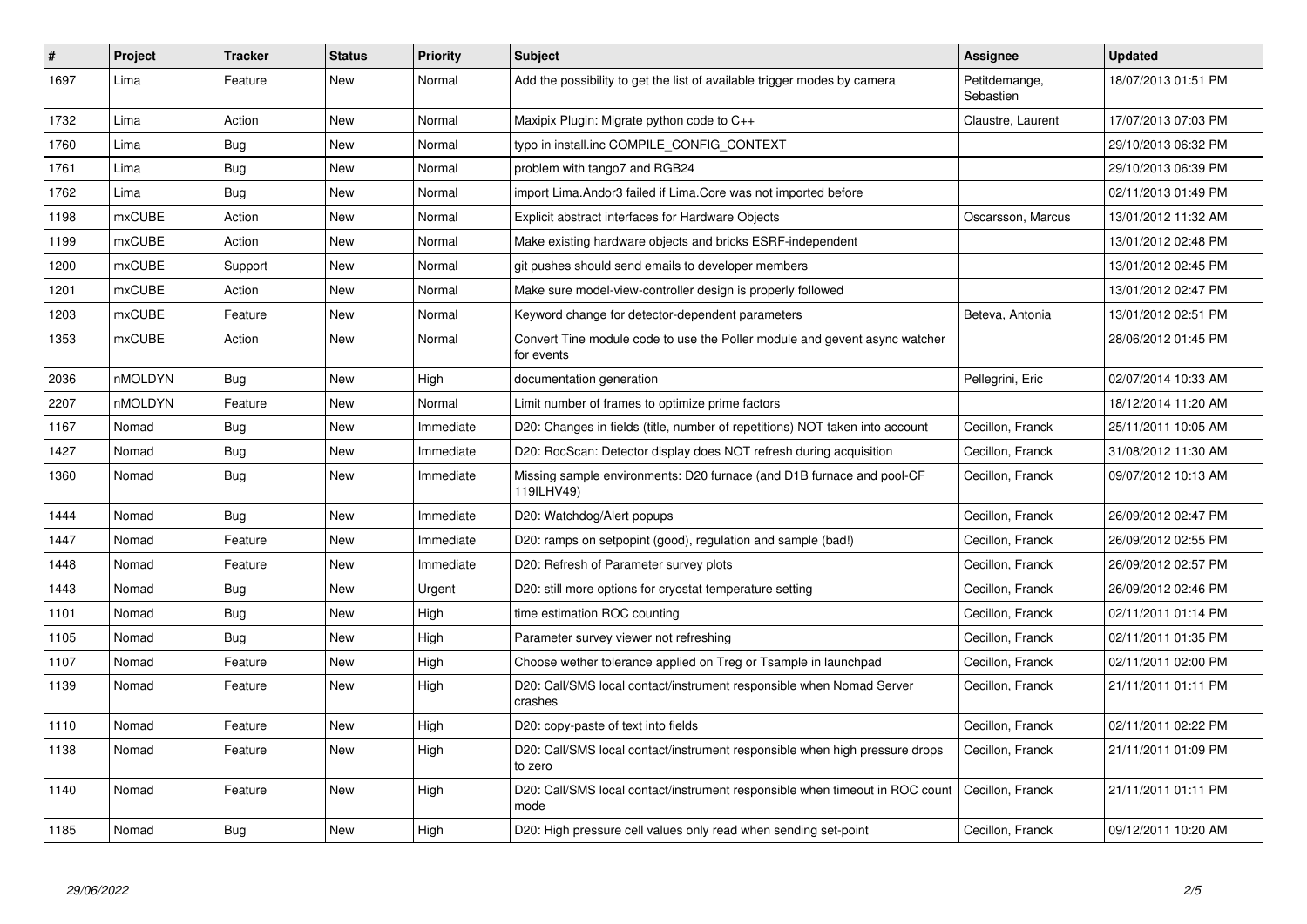| #    | Project | <b>Tracker</b> | <b>Status</b> | Priority | <b>Subject</b>                                                                              | <b>Assignee</b>   | <b>Updated</b>      |
|------|---------|----------------|---------------|----------|---------------------------------------------------------------------------------------------|-------------------|---------------------|
| 1186 | Nomad   | <b>Bug</b>     | New           | High     | D20: continuously trying to contac ln2/lhe eurotherms although not meant to be<br>contacted |                   | 09/12/2011 10:21 AM |
| 1365 | Nomad   | <b>Bug</b>     | New           | High     | Spy window places itself in some inconvenient place on the desktop                          | Cecillon, Franck  | 11/07/2012 10:21 AM |
| 1366 | Nomad   | Feature        | New           | High     | D20: beam parameters (sample pressure Psample) in SPY!                                      | Cecillon, Franck  | 11/07/2012 05:13 PM |
| 1234 | Nomad   | <b>Bug</b>     | New           | High     | Generic scan list not refreshed                                                             | legoc, yannick    | 20/02/2012 03:34 PM |
| 1354 | Nomad   | Feature        | New           | High     | Conditions: Warnings - variables, values in messages and time parameters                    | Cecillon, Franck  | 02/07/2012 03:26 PM |
| 1355 | Nomad   | Feature        | New           | High     | D20: Switch applying tolerance between regulation and sample in the<br>launchpad            | Cecillon, Franck  | 12/07/2012 01:22 PM |
| 1359 | Nomad   | Feature        | New           | High     | cryofurnace 119ILHV49 missing as sample environment                                         | Cecillon, Franck  | 07/07/2012 05:37 PM |
| 1364 | Nomad   | Feature        | New           | High     | Furnace PID - more flexibility                                                              | Cecillon, Franck  | 11/07/2012 10:12 AM |
| 1376 | Nomad   | Feature        | New           | High     | D20 and others: automatic parameter survey after midnight and three further<br>options      | Cecillon, Franck  | 16/07/2012 11:31 AM |
| 1445 | Nomad   | Feature        | New           | High     | D20: Conditions (If in launchpad AND watchdog/alert)                                        | Cecillon, Franck  | 26/09/2012 02:51 PM |
| 1446 | Nomad   | Feature        | New           | High     | D20: coldvalve management module as an example for a comeback of<br>GEORGE's "dials"        | Cecillon, Franck  | 26/09/2012 02:53 PM |
| 1456 | Nomad   | Bug            | <b>New</b>    | High     | D20: Fast mode not working when activated directly after ramp mode --<br>SOLVED???          | Cecillon, Franck  | 11/10/2012 09:18 AM |
| 1459 | Nomad   | Feature        | <b>New</b>    | High     | D20: Get rid of the "Pause" button for D20!                                                 | Cecillon, Franck  | 11/10/2012 09:33 AM |
| 3682 | Nomad   | Feature        | New           | High     | "Wait" and "Count (in time)" commands for D4                                                | Cecillon, Franck  | 05/11/2019 10:32 AM |
| 1002 | Nomad   | Feature        | New           | Normal   | Set Division parameter from RioAxis to Axis View                                            |                   | 06/07/2011 08:08 AM |
| 1091 | Nomad   | <b>Bug</b>     | New           | Normal   | Write mask in energy mode                                                                   | Locatelli, Jerome | 28/10/2011 11:03 AM |
| 1100 | Nomad   | Feature        | <b>New</b>    | Normal   | stop nosave                                                                                 | Cecillon, Franck  | 02/11/2011 01:06 PM |
| 1108 | Nomad   | Feature        | New           | Normal   | D20: Define sample temperature range, when outside consider sample stick as<br>disconnected | Cecillon, Franck  | 02/11/2011 02:07 PM |
| 1118 | Nomad   | Feature        | New           | Normal   | D20: Monochromator setting - curvature                                                      | Cecillon, Franck  | 08/11/2011 09:41 AM |
| 1148 | Nomad   | Feature        | New           | Normal   | IN3: Open scan plot automatically                                                           |                   | 23/11/2011 08:53 AM |
| 1151 | Nomad   | Feature        | New           | Normal   | IN3: Print a XBU editor                                                                     |                   | 23/11/2011 09:02 AM |
| 1158 | Nomad   | Feature        | New           | Normal   | IN3: review spy for slitcomponent controller                                                |                   | 23/11/2011 10:56 AM |
| 1159 | Nomad   | Feature        | New           | Normal   | IN3: Review of output                                                                       |                   | 23/11/2011 10:57 AM |
| 1163 | Nomad   | Feature        | New           | Normal   | IN3: the same time variable should be used for scan and simple count                        |                   | 23/11/2011 11:00 AM |
| 1164 | Nomad   | Feature        | New           | Normal   | IN3: Pause/Continu, re-positionning moved axis during pause mode                            |                   | 23/11/2011 11:02 AM |
| 1165 | Nomad   | Feature        | New           | Normal   | D20: have analogon to the mad command "MOV" in contrast to "POS"!                           | Cecillon, Franck  | 24/11/2011 11:33 AM |
| 1180 | Nomad   | Feature        | New           | Normal   | Save scan range configuration by (controller, property)                                     | legoc, yannick    | 30/11/2011 08:59 AM |
| 1184 | Nomad   | Bug            | New           | Normal   | D20: slitm I/r do not always show the right encoder values                                  | Cecillon, Franck  | 09/12/2011 10:20 AM |
| 1189 | Nomad   | Feature        | New           | Normal   | Refresh automatically the list of controllers in Parameter Survey                           |                   | 16/12/2011 04:37 PM |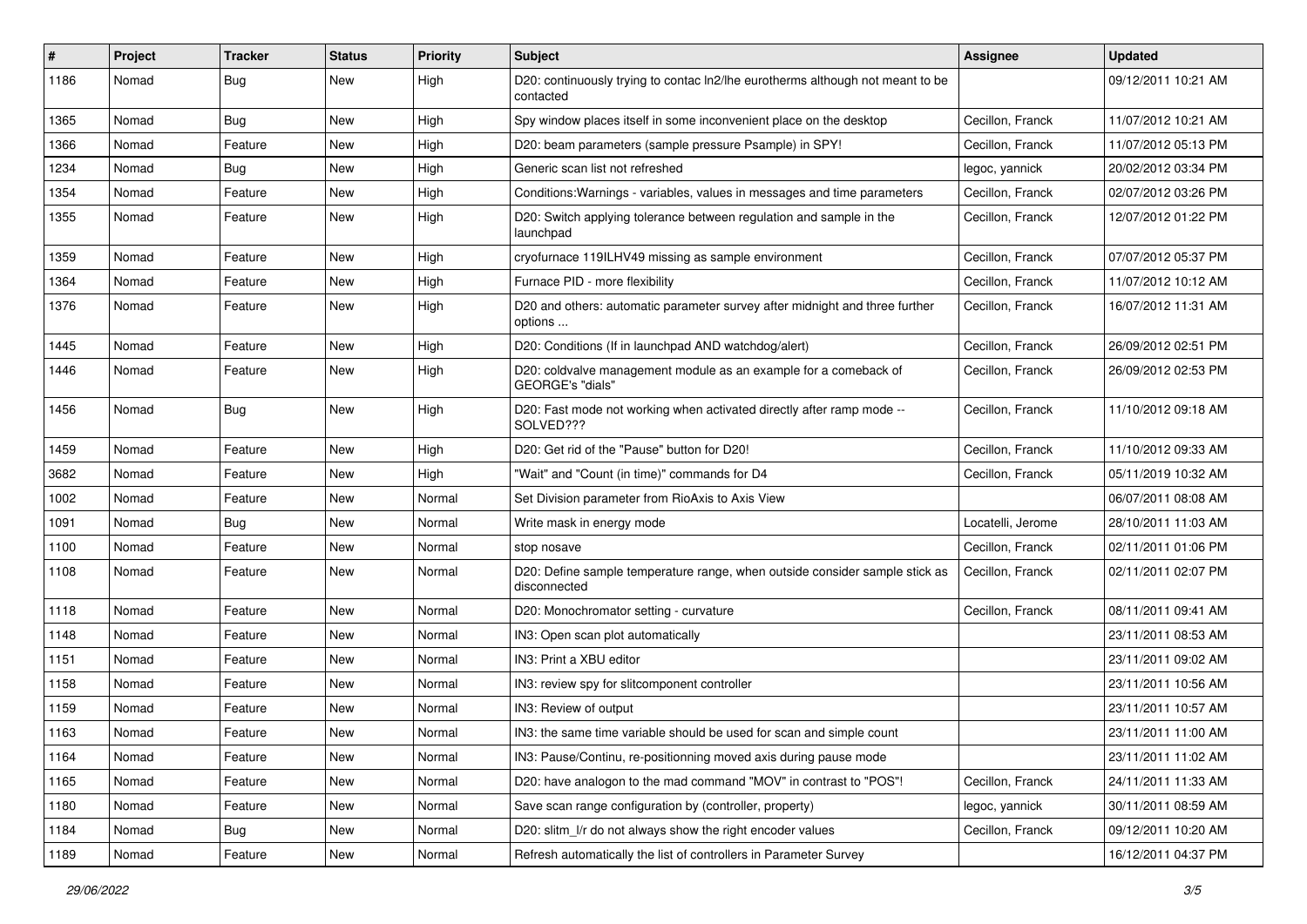| #    | Project          | <b>Tracker</b> | <b>Status</b> | <b>Priority</b> | <b>Subject</b>                                                                                     | <b>Assignee</b>            | <b>Updated</b>      |
|------|------------------|----------------|---------------|-----------------|----------------------------------------------------------------------------------------------------|----------------------------|---------------------|
| 1327 | Nomad            | Bug            | New           | Normal          | PolarizationController read actual_state_long                                                      |                            | 07/06/2012 11:10 AM |
| 1397 | Nomad            | Bug            | <b>New</b>    | Normal          | OrangeCryostat controller does not start ColdValve                                                 |                            | 26/07/2012 11:20 AM |
| 1435 | Nomad            | <b>Bug</b>     | New           | Normal          | "More options" in NomadGUI is blocked                                                              | Ortiz, Helene              | 24/09/2012 03:59 PM |
| 1357 | Nomad            | <b>Bug</b>     | New           | Normal          | D20: Conditions-Warnings scatter pop-up windows all over the desktop which<br>remain when inactive | Cecillon, Franck           | 26/09/2012 02:44 PM |
| 1468 | Nomad            | Bug            | New           | Normal          | D20: roirate and roisum do not work in conditions                                                  | Cecillon, Franck           | 24/10/2012 09:50 AM |
| 1469 | Nomad            | Feature        | New           | Normal          | D20: ALL "condition families" in Parameter survey !!!                                              | Cecillon, Franck           | 24/10/2012 09:54 AM |
| 1457 | Nomad            | <b>Bug</b>     | New           | Normal          | D20: Time estimation in NoMad Spy wrong for RocCount (at least )                                   | Cecillon, Franck           | 11/10/2012 09:26 AM |
| 1458 | Nomad            | Feature        | New           | Normal          | D20: "Infinity" or "eternity" instead of "999" or "9999" etc.!                                     | Cecillon, Franck           | 11/10/2012 09:30 AM |
| 974  | Nomad            | Feature        | <b>New</b>    | Low             | Missing log message when server stopped                                                            |                            | 17/06/2011 12:55 PM |
| 1014 | Nomad            | Support        | New           | Low             | Installation package                                                                               |                            | 16/08/2011 05:40 PM |
| 1001 | Nomad            | Feature        | Assigned      | Normal          | Generic sequencer                                                                                  | Locatelli, Jerome          | 06/07/2011 07:58 AM |
| 1034 | Nomad            | Feature        | Assigned      | Normal          | IN16 - IN13 - IN10 elastic scan temp data file                                                     | Locatelli, Jerome          | 06/09/2011 09:10 AM |
| 1177 | Nomad            | Bug            | Resolved      | Normal          | IN3: buttons (stop, pause, continu) always linked to the launch pad                                | Ortiz, Helene              | 02/07/2012 01:18 PM |
| 1240 | Nomad            | Feature        | Resolved      | Normal          | Add pause button in settings tab plugins when possible                                             | Ortiz, Helene              | 02/03/2012 09:24 AM |
| 1253 | pyXSW            | <b>Bug</b>     | Resolved      | Normal          | bug with python<2.7                                                                                | Roy, Jerome                | 21/03/2012 06:03 PM |
| 906  | shadow3          | <b>Bug</b>     | New           | Normal          | read/write compatibility in shadowvui and shadow3                                                  |                            | 14/03/2011 04:27 PM |
| 1461 | shadow3          | Bug            | New           | Normal          | Neede upgrade of xsh_run in shadowvui macros to work with shadow3                                  | Sanchez del Rio,<br>Manuel | 12/10/2012 11:52 AM |
| 1805 | shadow3          | Bug            | New           | Normal          | "internal" calculation of parameters for paraboloid                                                |                            | 22/11/2013 02:42 PM |
| 1874 | shadow3          | <b>Bug</b>     | New           | Normal          | end.xx files                                                                                       |                            | 24/01/2014 02:09 PM |
| 1875 | shadow3          | Bug            | New           | Normal          | undulator source                                                                                   |                            | 24/01/2014 02:26 PM |
| 1703 | shadow3          | Support        | New           | Normal          | broken link to git repository?                                                                     |                            | 13/05/2013 03:25 PM |
| 1704 | shadow3          | Feature        | New           | Normal          | srcomp, abrefc and intpscalc                                                                       |                            | 13/05/2013 10:52 AM |
| 2189 | shadow3          | <b>Bug</b>     | New           | Normal          | trace.F90 compilation error (reported B Meyer)                                                     |                            | 14/11/2014 06:37 PM |
| 1680 | shadow3          | Bug            | Resolved      | Normal          | bug in shadow concerning electric fields                                                           | Sanchez del Rio,<br>Manuel | 15/03/2013 04:12 PM |
| 1460 | shadow3          | Bug            | Resolved      | Normal          | Problems with mosaic crystals                                                                      | Sanchez del Rio.<br>Manuel | 11/04/2013 09:28 AM |
| 1532 | <b>SXtalSoft</b> | <b>Bug</b>     | New           | Normal          | rafub gui                                                                                          |                            | 26/11/2012 01:43 PM |
| 1533 | <b>SXtalSoft</b> | Bug            | New           | Normal          | rafub gui                                                                                          |                            | 26/11/2012 10:07 PM |
| 1539 | SXtalSoft        | Feature        | New           | Normal          | Improve the noise correction                                                                       |                            | 04/12/2012 06:05 PM |
| 1542 | <b>SXtalSoft</b> | Feature        | New           | Normal          | Saving the state of a session to recover it later                                                  | Cermak, Petr               | 04/12/2012 06:08 PM |
| 1544 | SXtalSoft        | Feature        | New           | Normal          | Colours for unindexed peaks                                                                        | Cermak, Petr               | 20/05/2013 08:38 PM |